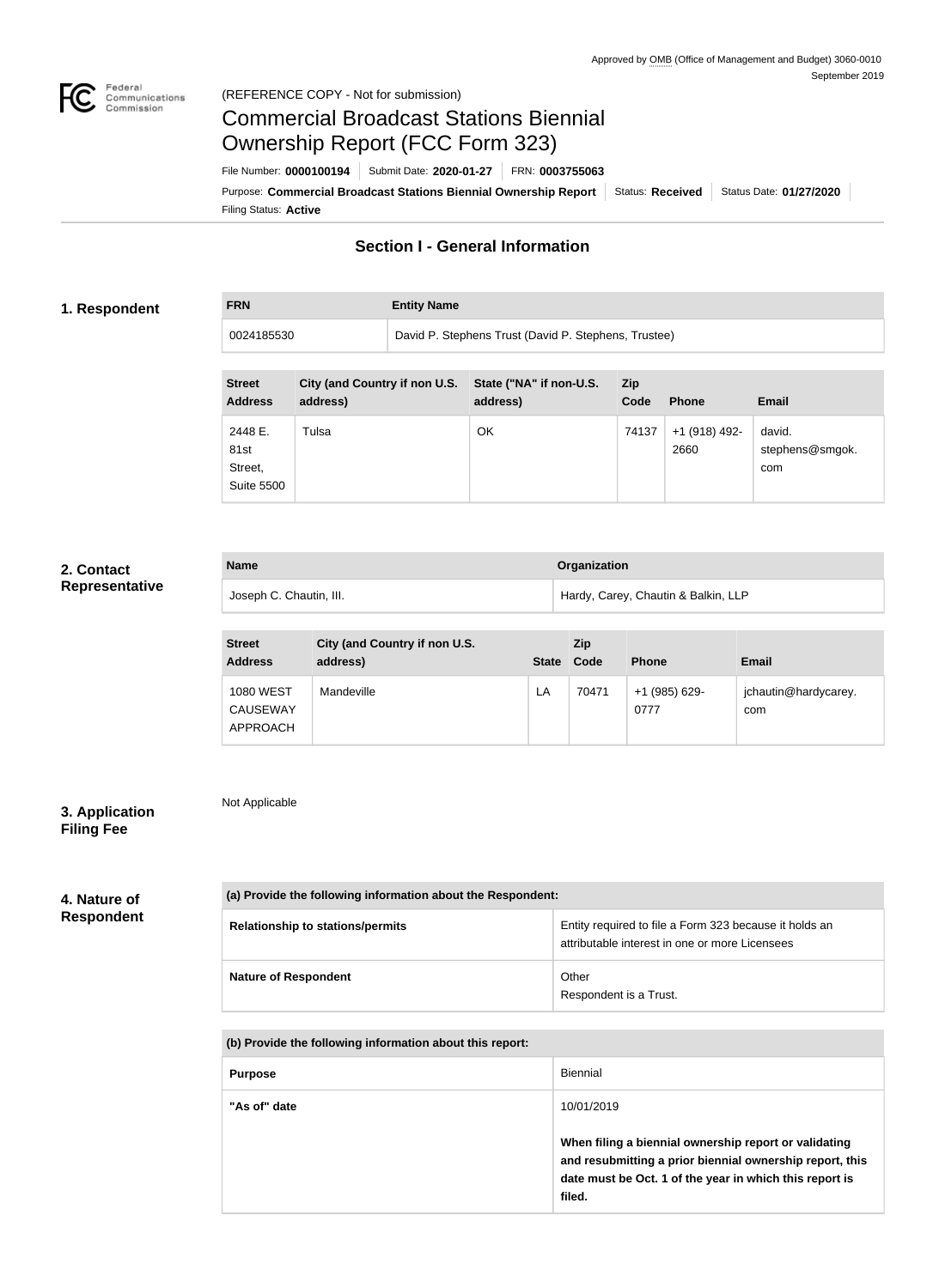## **5. Licensee(s) and Station(s)**

#### **Respondent is filing this report to cover the following Licensee(s) and station(s):**

| Licensee/Permittee Name | <b>FRN</b> |
|-------------------------|------------|
| KXOJ, Inc.              | 0003754983 |

| Fac. ID No. | <b>Call Sign</b> | <b>City</b>    | <b>State</b> | <b>Service</b> |
|-------------|------------------|----------------|--------------|----------------|
| 17034       | KITO-FM          | <b>VINITA</b>  | OK           | FM             |
| 17035       | <b>KGND</b>      | <b>VINITA</b>  | OK           | AM             |
| 35974       | <b>KYAL</b>      | <b>SAPULPA</b> | OK           | AM             |
| 35975       | <b>KEOJ</b>      | <b>CANEY</b>   | KS           | FM             |
| 35976       | <b>KTSO</b>      | <b>SAPULPA</b> | <b>OK</b>    | FM             |
| 140431      | <b>K260CR</b>    | <b>SAPULA</b>  | OK           | <b>FX</b>      |
| 142049      | <b>K267CC</b>    | <b>VINITA</b>  | OK           | <b>FX</b>      |

| <b>Licensee/Permittee Name</b> | <b>FRN</b>                                                                                                      |
|--------------------------------|-----------------------------------------------------------------------------------------------------------------|
| KMMY, Inc.                     | 0003755063                                                                                                      |
|                                |                                                                                                                 |
| _ _ _ _<br>.                   | the contract of the contract of the contract of the contract of the contract of the contract of the contract of |

| Fac. ID No. | <b>Call Sign</b> | <b>City</b>     | <b>State</b> | <b>Service</b> |
|-------------|------------------|-----------------|--------------|----------------|
| 35141       | KYAL-FM          | <b>MUSKOGEE</b> | OK           | <b>FM</b>      |

## **Section II – Biennial Ownership Information**

| 1.47 C.F.R.<br><b>Section 73.3613</b><br>and Other<br><b>Documents</b> | Licensee Respondents that hold authorizations for one or more full power television, AM, and/or FM stations should list all<br>contracts and other instruments set forth in 47 C.F.R. Section 73.3613(a) through (c) for the facility or facilities listed on this<br>report. In addition, attributable Local Marketing Agreements (LMAs) and attributable Joint Sales Agreements (JSAs) must be<br>disclosed by the licensee of the brokering station on its ownership report. If the agreement is an attributable LMA, an<br>attributable JSA, or a network affiliation agreement, check the appropriate box. Otherwise, select "Other." Non-Licensee<br>Respondents, as well as Licensee Respondents that only hold authorizations for Class A television and/or low power television<br>stations, should select "Not Applicable" in response to this question. |
|------------------------------------------------------------------------|--------------------------------------------------------------------------------------------------------------------------------------------------------------------------------------------------------------------------------------------------------------------------------------------------------------------------------------------------------------------------------------------------------------------------------------------------------------------------------------------------------------------------------------------------------------------------------------------------------------------------------------------------------------------------------------------------------------------------------------------------------------------------------------------------------------------------------------------------------------------|
|                                                                        | Not Applicable.                                                                                                                                                                                                                                                                                                                                                                                                                                                                                                                                                                                                                                                                                                                                                                                                                                                    |

**2. Ownership Interests**

**(a)** Ownership Interests. This Question requires Respondents to enter detailed information about ownership interests by generating a series of subforms. Answer each question on each subform. The first subform listing should be for the Respondent itself. If the Respondent is not a natural person, also list each of the officers, directors, stockholders, non-insulated partners, non-insulated members, and any other persons or entities with a direct attributable interest in the Respondent pursuant to the standards set forth in 47 C.F.R. Section 73.3555. (A "direct" interest is one that is not held through any intervening companies or entities.) List each interest holder with a direct attributable interest in the Respondent separately.

Leave the percentage of total assets (Equity Debt Plus) field blank for an interest holder unless that interest holder has an attributable interest in the Respondent solely on the basis of the Commission's Equity Debt Plus attribution standard, 47 C.F.R. Section 73.3555, Note 2(i).

In the case of vertical or indirect ownership structures, list only those interests in the Respondent that also represent an attributable interest in the Licensee(s) for which the report is being submitted.

Entities that are part of an organizational structure that includes holding companies or other forms of indirect ownership must file separate ownership reports. In such a structure do not report, or file a separate report for, any interest holder that does not have an attributable interest in the Licensee(s) for which the report is being submitted.

Please see the Instructions for further detail concerning interests that must be reported in response to this question.

The Respondent must provide an FCC Registration Number for each interest holder reported in response to this question. Please see the Instructions for detailed information and guidance concerning this requirement.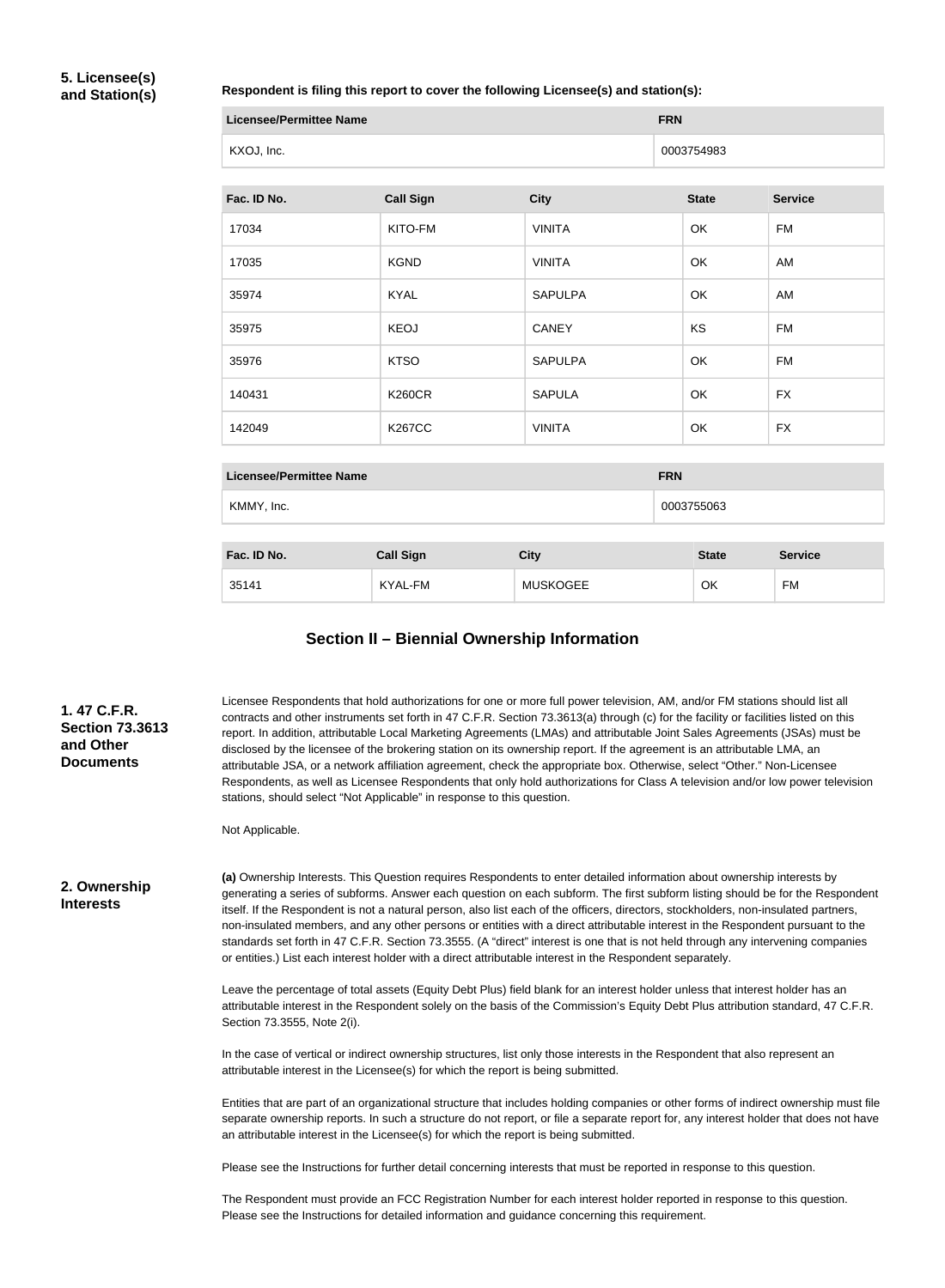| <b>Ownership Information</b>                            |                                                                                                                                   |                                 |                            |  |
|---------------------------------------------------------|-----------------------------------------------------------------------------------------------------------------------------------|---------------------------------|----------------------------|--|
| <b>FRN</b>                                              | 0024185530                                                                                                                        |                                 |                            |  |
| <b>Entity Name</b>                                      | David P. Stephens Trust (David P. Stephens, Trustee)                                                                              |                                 |                            |  |
| <b>Address</b>                                          | PO Box                                                                                                                            |                                 |                            |  |
|                                                         | <b>Street 1</b>                                                                                                                   | 2448 E. 81st Street, Suite 5500 |                            |  |
|                                                         | <b>Street 2</b>                                                                                                                   |                                 |                            |  |
|                                                         | <b>City</b>                                                                                                                       | Tulsa                           |                            |  |
|                                                         | State ("NA" if non-U.S.<br>address)                                                                                               | OK                              |                            |  |
|                                                         | <b>Zip/Postal Code</b>                                                                                                            | 74137                           |                            |  |
|                                                         | Country (if non-U.S.<br>address)                                                                                                  | <b>United States</b>            |                            |  |
| <b>Listing Type</b>                                     | Respondent                                                                                                                        |                                 |                            |  |
| <b>Positional Interests</b><br>(check all that apply)   | Respondent                                                                                                                        |                                 |                            |  |
| <b>Tribal Nation or Tribal</b><br><b>Entity</b>         | Interest holder is not a Tribal nation or Tribal entity                                                                           |                                 |                            |  |
| <b>Interest Percentages</b><br>(enter percentage values | Voting                                                                                                                            | 0.0%                            | <b>Jointly Held?</b><br>No |  |
| from 0.0 to 100.0)                                      | <b>Equity</b>                                                                                                                     | 0.0%                            |                            |  |
|                                                         | <b>Total assets (Equity Debt</b><br>Plus)                                                                                         | 0.0%                            |                            |  |
|                                                         | Does interest holder have an attributable interest in one or more broadcast stations<br>Yes<br>that do not appear on this report? |                                 |                            |  |

#### **Ownership Information**

| <b>FRN</b>                                            | 0019435387                          |                      |  |
|-------------------------------------------------------|-------------------------------------|----------------------|--|
| <b>Name</b>                                           | David P. Stephens                   |                      |  |
| <b>Address</b>                                        | PO Box                              |                      |  |
|                                                       | <b>Street 1</b>                     | 2448 E. 81st Street  |  |
|                                                       | <b>Street 2</b>                     | <b>Suite 5500</b>    |  |
|                                                       | <b>City</b>                         | Tulsa                |  |
|                                                       | State ("NA" if non-U.S.<br>address) | OK                   |  |
|                                                       | <b>Zip/Postal Code</b>              | 74137                |  |
|                                                       | Country (if non-U.S.<br>address)    | <b>United States</b> |  |
| <b>Listing Type</b>                                   | Other Interest Holder               |                      |  |
| <b>Positional Interests</b><br>(check all that apply) | Other - Trustee                     |                      |  |
| Citizenship, Gender,<br><b>Ethnicity, and Race</b>    | Citizenship                         | US                   |  |
|                                                       |                                     |                      |  |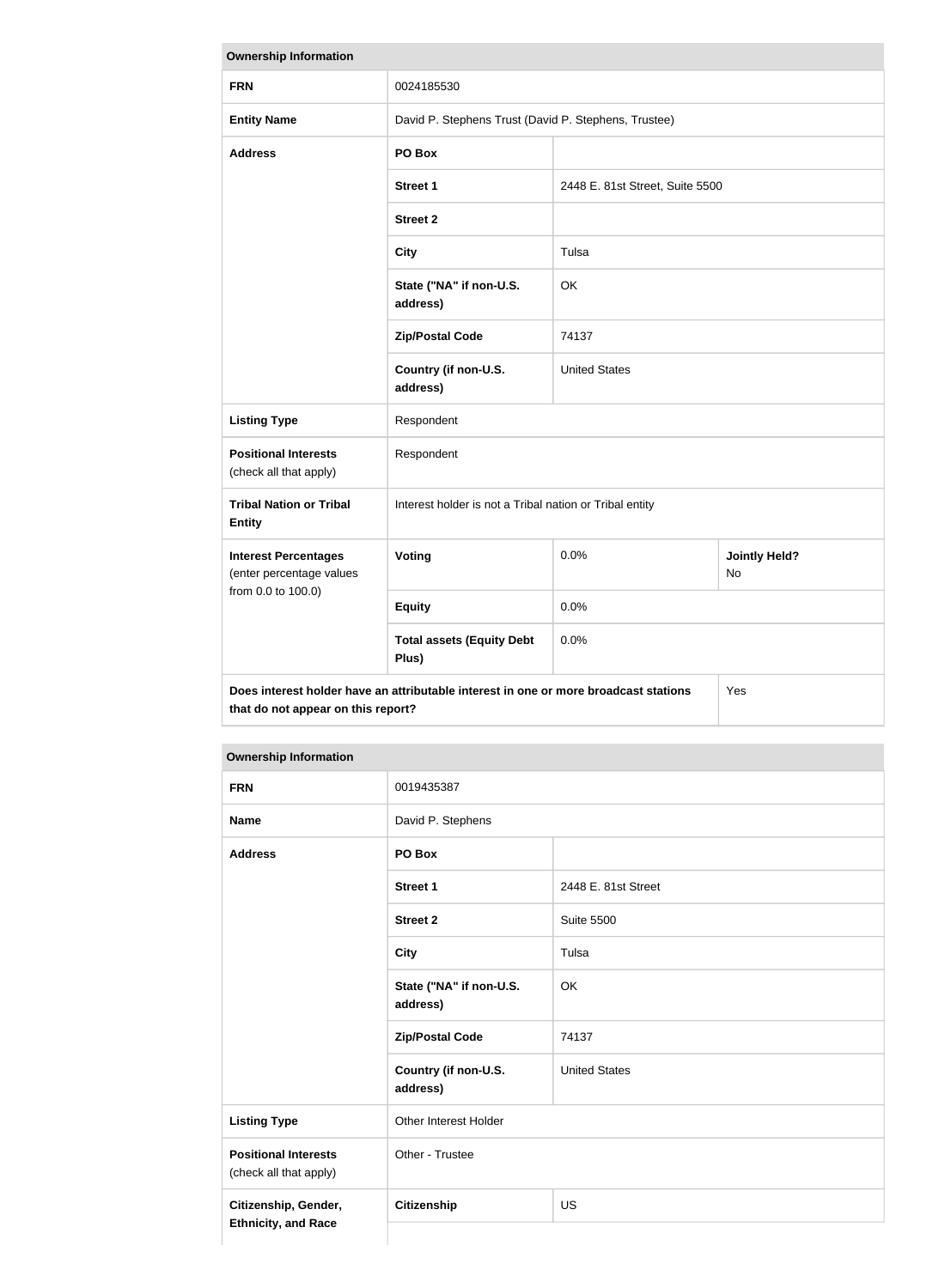| <b>Information (Natural</b><br><b>Persons Only)</b>                                                                        | <b>Gender</b>                             | Male                   |                             |
|----------------------------------------------------------------------------------------------------------------------------|-------------------------------------------|------------------------|-----------------------------|
|                                                                                                                            | <b>Ethnicity</b>                          | Not Hispanic or Latino |                             |
|                                                                                                                            | Race                                      | White                  |                             |
| <b>Interest Percentages</b><br>(enter percentage values<br>from 0.0 to 100.0)                                              | Voting                                    | 100.0%                 | <b>Jointly Held?</b><br>No. |
|                                                                                                                            | <b>Equity</b>                             | $0.0\%$                |                             |
|                                                                                                                            | <b>Total assets (Equity Debt</b><br>Plus) | $0.0\%$                |                             |
| Does interest holder have an attributable interest in one or more broadcast stations<br>that do not appear on this report? |                                           |                        | Yes                         |

| (b) Respondent certifies that any interests, including equity, financial, or voting | Yes |
|-------------------------------------------------------------------------------------|-----|
| interests, not reported in this filing are non-attributable.                        |     |
| If "No," submit as an exhibit an explanation.                                       |     |

| (c) Does the Respondent or any reported interest holder         | No |
|-----------------------------------------------------------------|----|
| hold an attributable interest in any newspaper entities in      |    |
| the same market as any station for which this report is         |    |
| filed, as defined in 47 C.F.R. Section 73.3555?                 |    |
|                                                                 |    |
| If "Yes," provide information describing the interest(s), using |    |
| EITHER the subform OR the spreadsheet option below.             |    |
| Respondents with a large number (50 or more) of entries to      |    |
| submit should use the spreadsheet option.                       |    |
| NOTE: Spreadsheets must be submitted in a special XML           |    |
| Spreadsheet format with the appropriate structure that is       |    |
| specified in the documentation. For instructions on how to      |    |
| use the spreadsheet option to complete this question            |    |
| (including templates to start with), please Click Here.         |    |
|                                                                 |    |
| If using the subform, leave the percentage of total assets      |    |
| (Equity Debt Plus) field blank for an interest holder unless    |    |
| that interest holder has an attributable interest in the        |    |
| newspaper entity solely on the basis of the Commission's        |    |
| Equity Debt Plus attribution standard, 47 C.F.R. Section        |    |
| 73.3555, Note 2(i). If using an XML Spreadsheet, enter "NA"     |    |
| into the percentage of total assets (Equity Debt Plus) field    |    |
| for an interest holder unless that interest holder has an       |    |
| attributable interest in the newspaper entity solely on the     |    |
| basis of the Commission's Equity Debt Plus attribution          |    |
| standard.                                                       |    |
| The Respondent must provide an FCC Registration Number          |    |
| for each interest holder reported in response to this           |    |
| question. Please see the Instructions for detailed information  |    |
| and guidance concerning this requirement.                       |    |

**(d) Are any of the individuals listed as an attributable interest holder in the Respondent married to each other or related to each other as parentchild or as siblings?** No

If "Yes," provide the following information for each such the relationship.